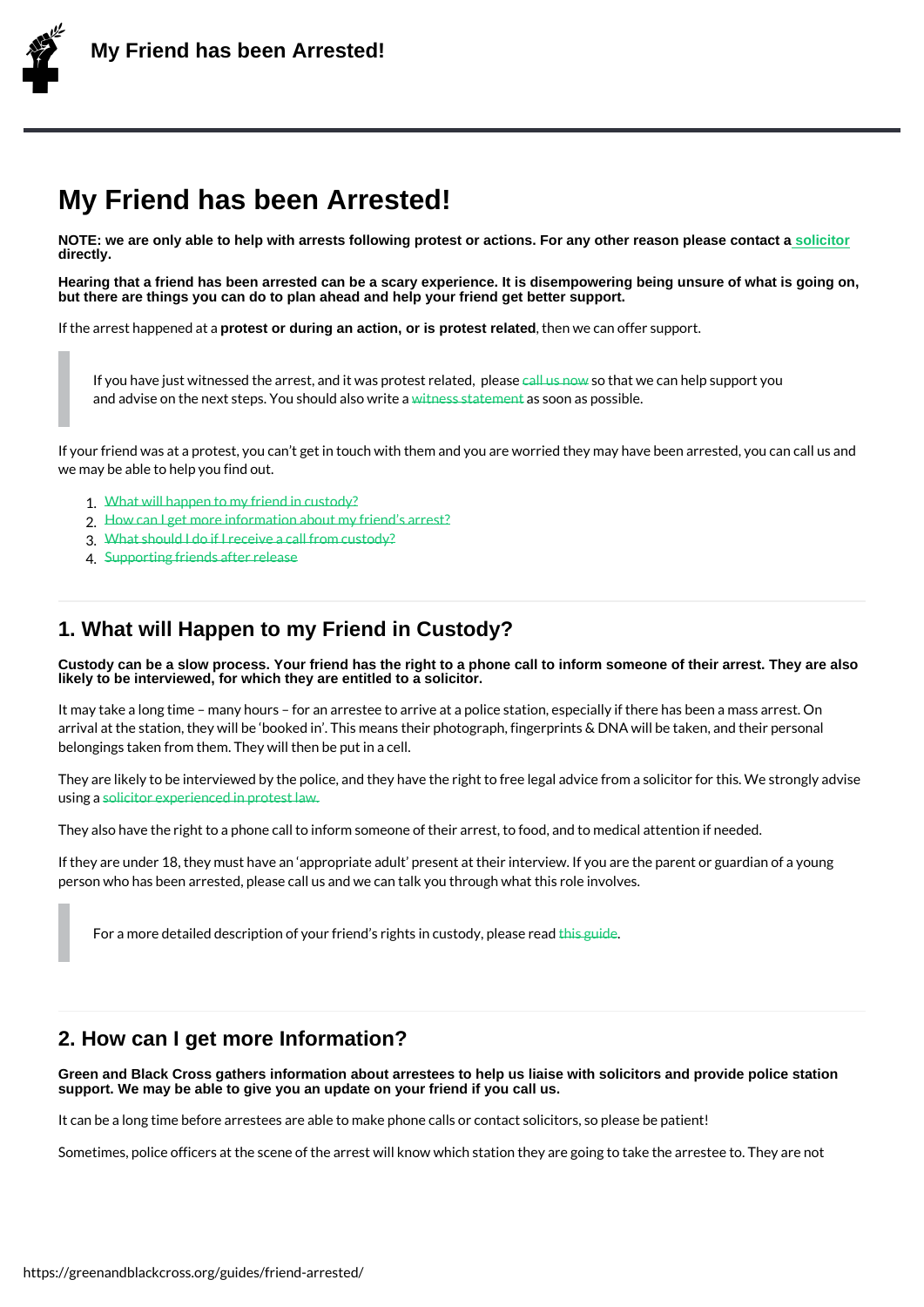obliged to tell bystanders this information, but it can be worth trying please let us know police station support

Many arrestees choose to call Green and Black Cross as their custody call, as this means behalf. If your friend calls us from the police station then we will find out who they would [update you.](https://greenandblackcross.org/guides/police-station-support/)

It may be possible to find out information by calling police stations directly, especially i arrestee. You can contact police stations by calling 101, or you may have better success you know which station it is.

Do not contact police stations asking for a nameed taim dtihvad ut ale y n we susdy baværgiven their name to the police, otherwise you risk giving their name away.

#### 3. Receiving a Custody Call

Arrestees have the right to have someone informed of their arrest. This may be a phone call from them directly, or a police officer may make the call on their behalf.

If you get a call from a friend in custody ask them:

- Are you OK?
- What station are you at?
- Have you got a solicitor? If not, can GBC contact a solicitor on your behalf? Do not
- Remember No Comment to all police questions besides name, address, and DOB solicitor.
- Is it OK to share information with GBC?
- . Is there anyone else you want me to contact?
- . Is anyone there with you?
- Call GBC when you get out!

Keep them talking as long as they want to you could talk them through their rights, and

Please bear in mind that your call may be being listened to/recorded by the police.

If you speak to a police officer rather than directly to your friend:

- Are they OK? Do they have any injuries?
- What station are you at?
- Do they have a translator/appropriate adult (if applicable)?
- Do they have a solicitor? If so, which firm?
- Do they want me to contact anyone else?
- Are they happy to have information shared with Green and Black Cross?